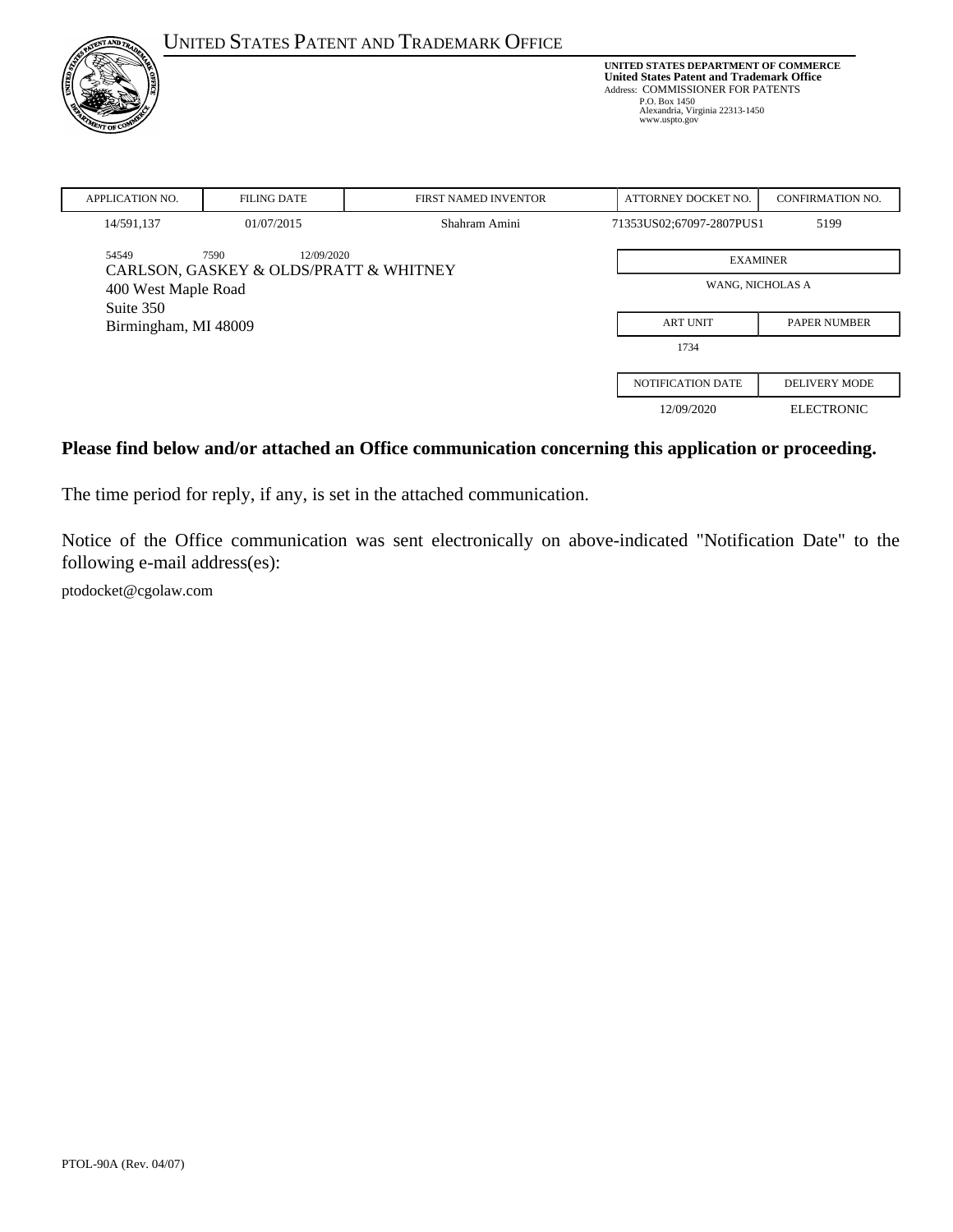UNITED STATES PATENT AND TRADEMARK OFFICE  $\mathcal{L}_\text{max}$ 

# BEFORE THE PATENT TRIAL AND APPEAL BOARD  $\mathcal{L}_\text{max}$

*Ex parte* SHAHRAM AMINI, CHRISTOPHER W. STROCK, SERGEI F. BURLATSKY, and DMITRI NOVIKOV

> Appeal 2020-000285 Application 14/591,137 Technology Center 1700

> > $\mathcal{L}_\text{max}$

Before JEFFREY T. SMITH, DEBRA L. DENNETT, and MERRELL C. CASHION, JR., *Administrative Patent Judges*.

SMITH, *Administrative Patent Judge*.

### DECISION ON APPEAL

Pursuant to 35 U.S.C. § [1](#page-1-0)34(a), Appellant<sup>1</sup> appeals from the

Examiner's decision to reject pending claims  $1, 3, 4$ , and  $8-11$ . Pending

claims 5–7 and 20 have been withdrawn and are not subject to this appeal.

(Appeal Br. 2.) We have jurisdiction under  $35 \text{ U.S.C.}$  § 6(b).

<span id="page-1-0"></span><sup>&</sup>lt;sup>1</sup> We use the word "Appellant" to refer to "applicant" as defined in 37 C.F.R. § 1.42. Appellant identifies the real party in interest as United Technologies Corporation. Appeal Br. 2.

<span id="page-1-1"></span> $2$  Appellant submitted a response dated January 19, 2019 in which claim 21 was cancelled. The Advisory Action dated February 5, 2019 indicates that the amendment was not entered. However, the Advisory Action in section 15 (status of claims) indicates that claims 1, 3, 4, and 8–11 stand rejected and claims 5–7 and 20 have been withdrawn from consideration. In light of the statements in the Advisory Action, we determined claim 21 is not presented for our review.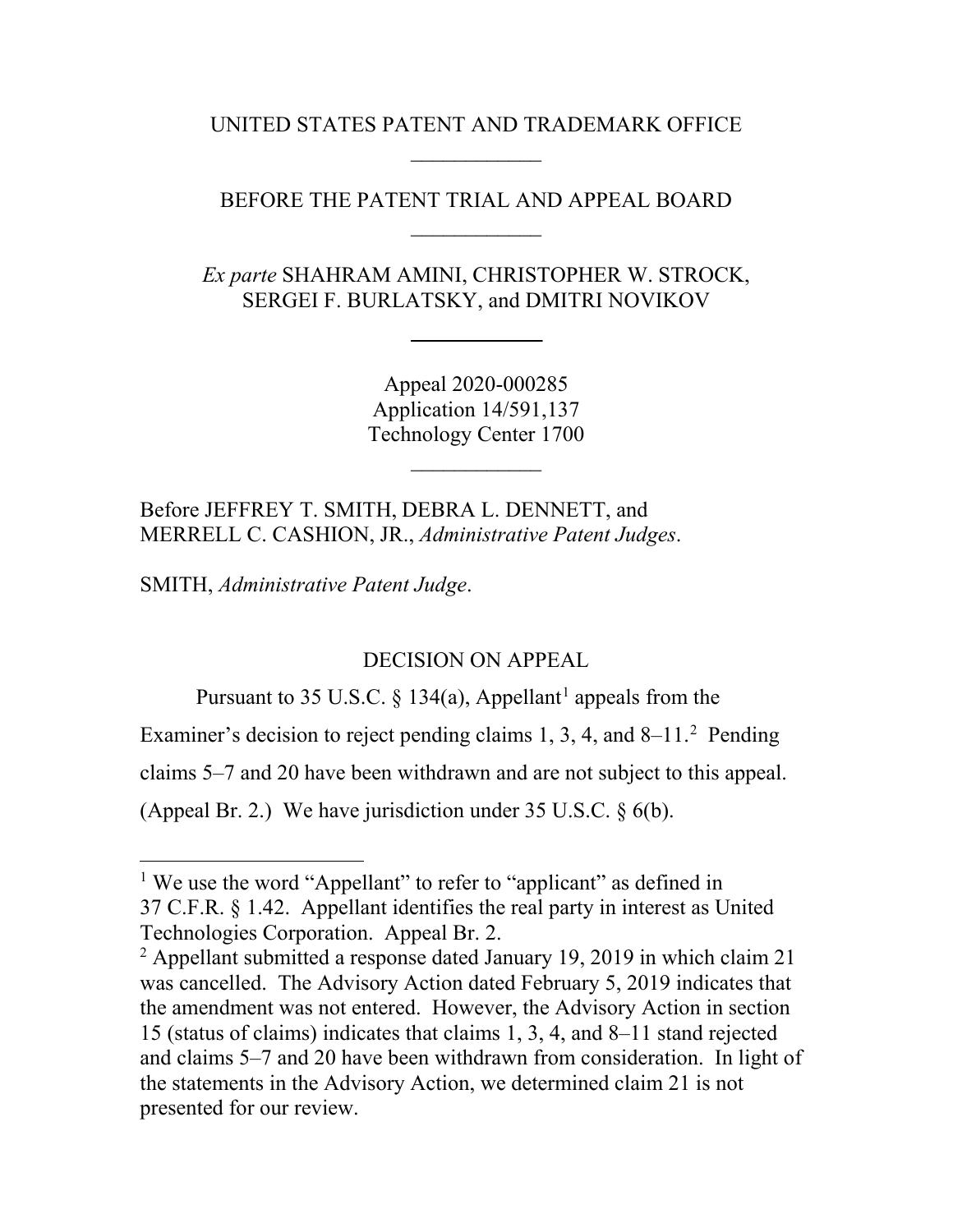We reverse.

#### STATEMENT OF THE CASE

Appellant's invention is generally directed to an article that includes a MAX phase solid having a formula  $M_{n+1}AX_n$ , where n=l-3, where M is an early transition metal, A is an A-group element and X includes at least one of carbon and nitrogen, and a high temperature melting point metallic material interspersed with the MAX phase solid. (Spec. ¶ 4.) Independent claim 1 is representative of the appealed subject matter and is reproduced below:

1. An article comprising:

a MAX phase solid in the form of particles, the MAX phase solid having a formula  $M_{n+1}AX_n$ , where  $n=1-3$ , M is an early transition metal, A is an A-group element, and X includes at least one of carbon and nitrogen; and

a high temperature melting point metallic material through which the particles of the MAX phase solid are dispersed such that the particles are spaced apart and the metallic material surrounds the particles, the high temperature melting point metallic material is a metal or an alloy having a base metal selected from the group consisting of Zr, Y, Sc, Be, Co, Fe, Ni, and combinations thereof, and a ratio, in volume percent, of the high temperature melting point metallic material to the MAX phase solid is from 70:30 to 95:5, wherein the high temperature melting point metallic material and the MAX phase solid together define a porosity of 50 vol% to 80 vol%.

Claims Appendix.

Appellant requests review of the Examiner's rejection of claims 1, 3,

4, and 8–11 under 35 U.S.C. § 103 as obvious over Barsoum (US

2010/0055492 A1; published Mar. 4, 2010) in view of Sun (Z.M. Sun et al.,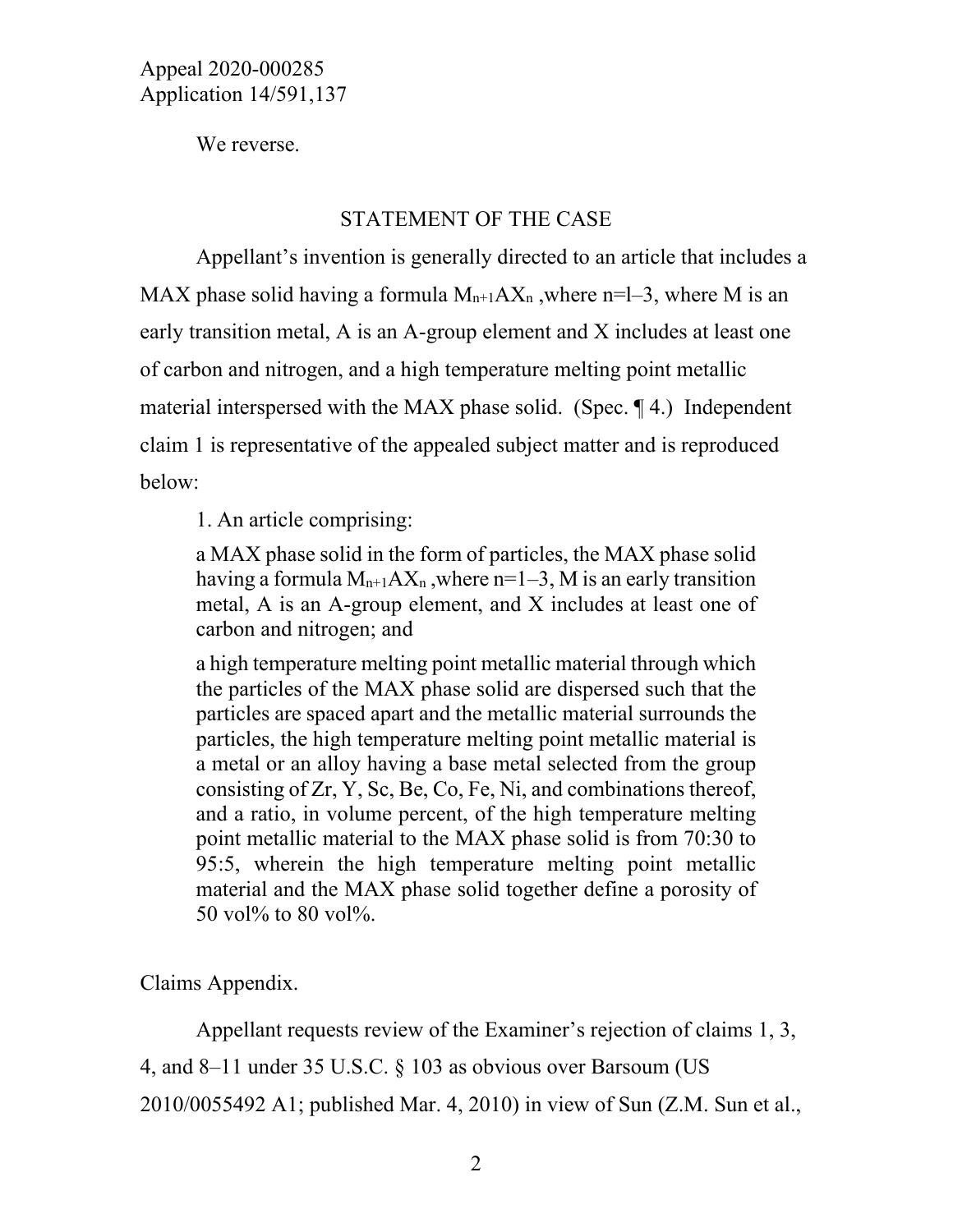Microstructure and mechanical properties of porous Ti3SiC2, *Acta Materialia* 53 (2005) 4359–4366) or, alternatively, further in view of Liang (Y. Liang et al., Electrodeposition and characterization of  $Ni/Ti_3Si(A)C_2$ composite coatings, *J. Mater. Sci. Technol.*, 2011, 27(11), 1016–1024). [3](#page-3-0)

#### OPINION

We review the appealed rejections for error based upon the issues Appellant identifies, and in light of the arguments and evidence produced thereon. *See In re Jung*, 637 F.3d 1356, 1365 (Fed. Cir. 2011) ("[I]t has long been the Board's practice to require an applicant to identify the alleged error in the examiner's rejections," citing *Ex parte Frye*, 94 USPQ2d 1072, 1075 (BPAI 2010) (precedential)).

After review of the respective positions Appellant and the Examiner provide, we determine that Appellant has identified reversible error in the Examiner's rejection under 35 U.S.C. § 103.

We limit our discussion to the independent claim 1 as Appellant argues in the Appeal Brief. (Appeal Br. 3–6).

The Examiner finds Barsoum discloses a composite material comprising a  $M_{n+1}AX_n$  phase particles, wherein M is an early transition metal, A is an A-group element, and X is one or both of C and N, and n ranges from 1 to 3, and "low melting point" material. (Final Act. 4; *see* Barsoum Abstr. ¶ 6.) The Examiner finds Barsoum suggests dispersing the MAX phase particles through a metallic material such that the particles are spaced apart and surrounded. (Final Act. 4; Barsoum ¶[ 35, 74, 101.) The

<span id="page-3-0"></span> $3$  The complete statement of the rejection on appeal appears in the November 26, 2018 Final Action. (Final Act. 4–9.)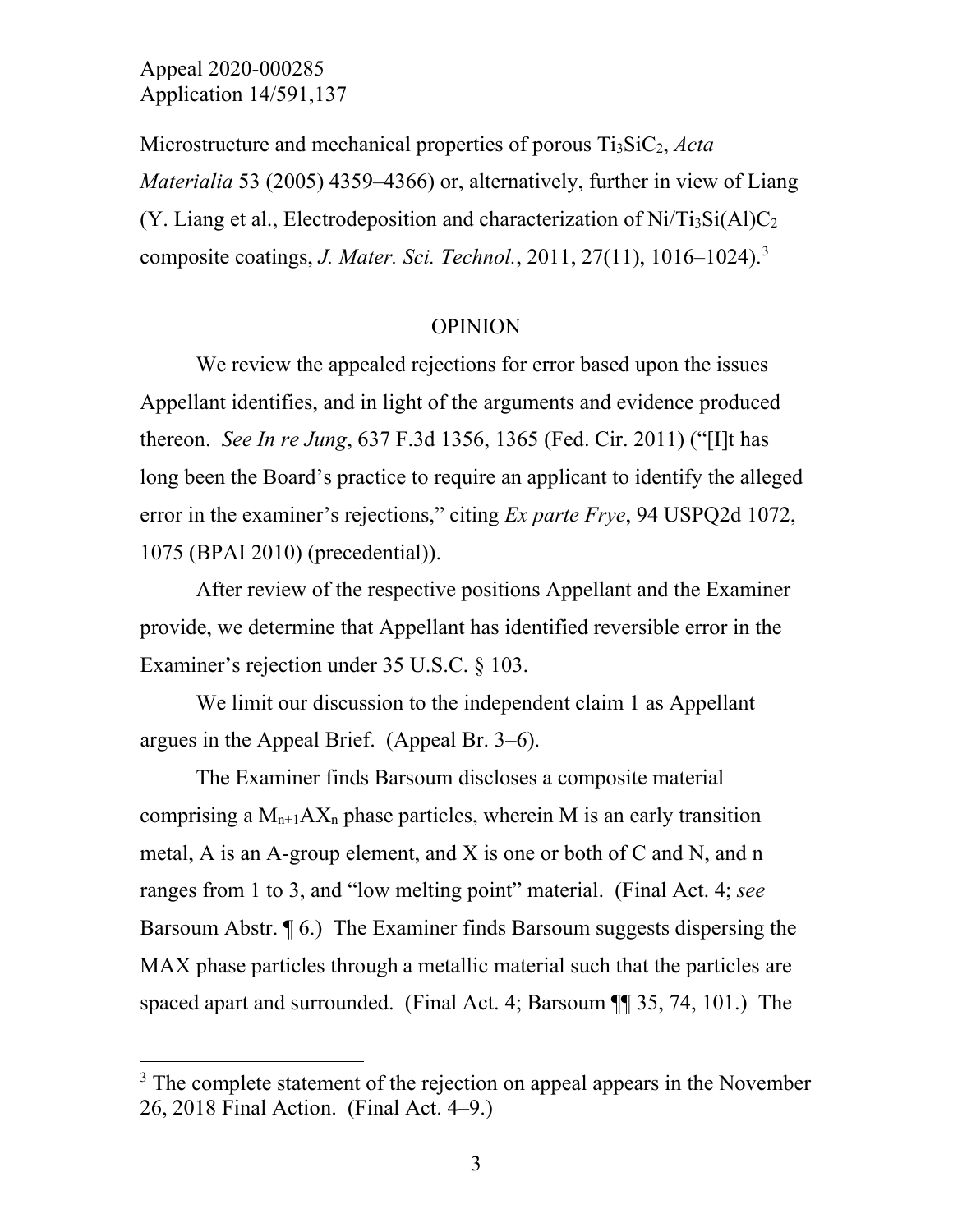Examiner finds Barsoum discloses the metal component is made of a low melting point metal —i.e., having a melting point of less than about 1800°C. (Final Act. 4–5; Barsoum ¶ 26.) In light of this disclosure, the Examiner determines a person of ordinary skill in the art would have reasonably been able to envisage the selection of Y, Sc, Be, Co, Fe, or Ni from the group of metals disclosed by Barsoum. (Final Act. 5.) The Examiner further determines that Barsoum discloses Mg and Co are art-recognized equivalents for the purpose of achieving solid materials with high damping capabilities. (Final Act. 5; Barsoum ¶ 88.) Based on this, the Examiner concludes it would have been obvious to select Co as the metal material. (Final Act. 5.) The Examiner alternatively cites Liang as evidence suggesting the selection of Ni as the low melting point metal in Barsoum would have been obvious. (Final Act. 5.)

Addressing the claim requirement for the porosity of the composite to be between 50 to 80 volume percent, the Examiner turns to Sun for disclosing "a MAX phase having a porosity of *approximately* 43% by volume" which provides a high energy dissipation property as compared to fully dense articles. (Final Act. 6; *see* Sun 4362–4364.) Alternatively, the Examiner determines Sun establishes that the porosity of an article is a result-effective variable which affects the overall entry dissipation by a MAX phase material. (Final Act. 6.) The Examiner determines that it would have been obvious to one of ordinary skill in the art to modify the article from the combined teachings of the cited art to include the porosity level disclosed by Sun to achieve desirable energy dissipation properties, as Sun teaches. (Final Act. 6–7.)

4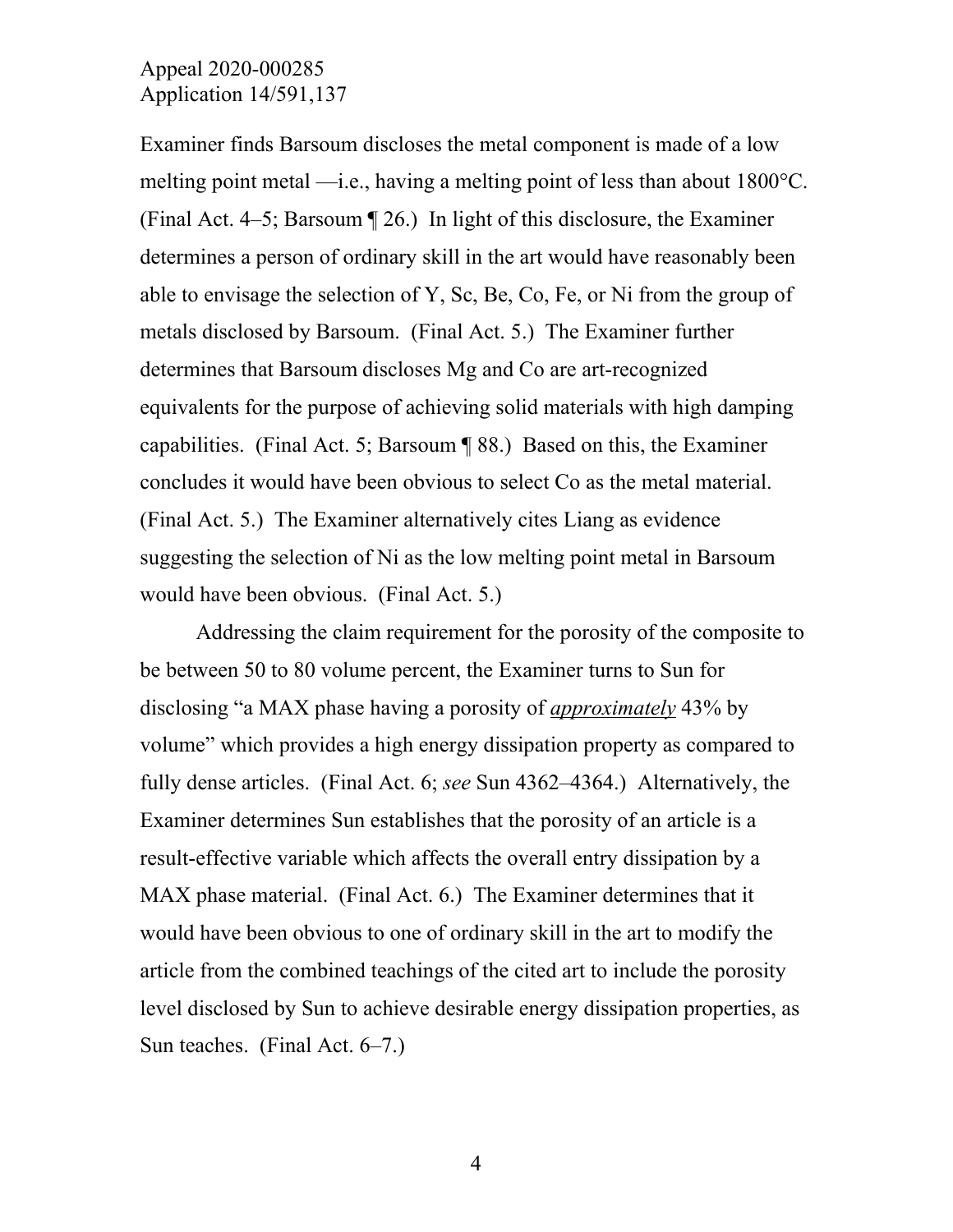As Appellant argues (Appeal Br. 5–6), the Examiner does not provide evidence supporting the conclusion that it would have been obvious to modify the porosity of Barsoum's composite material ("the high temperature melting point metallic material and the MAX phase solid together") to be between 50 vol% to 80 vol% as required by independent claim 1. The Examiner has not identified where Sun discloses the porosity is a property of the Max phase material and matrix metal. Sun is silent with regard to a porosity of a metal matrix and therefore fails to support the Examiner's position. (*See* Abstract). On this record, the Examiner has not explained adequately or directed us to any portion of Sun or other objective evidence that Sun's disclosed porosity of approximately 43% by volume is sufficiently close to the claimed porosity of 50 vol% to 80 vol% to render obvious the claimed invention.

The Examiner's alternative determination that Sun recognizes porosity as a result-effective variable is also not supported by the present record. It is well established that optimization of a prior art range flows from the normal desire of scientists or artisans to improve upon what is already generally known. *Pfizer, Inc. v. Apotex, Inc.,* 480 F.3d 1348, 1366– 68 (Fed. Cir. 2007). But it is equally well established that when the parameter optimized was not recognized to be a result-effective variable, optimization would not have been obvious. *In re Antonie*, 559 F.2d 618, 620 (CCPA 1977). The Examiner has not identified evidence in the present record that the prior art recognized the need for the porosity of the composite ("the high temperature melting point metallic material and the MAX phase solid together") to be between 50 vol% to 80 vol% as required by independent claim 1. Furthermore, as discussed above, the Examiner has not

5